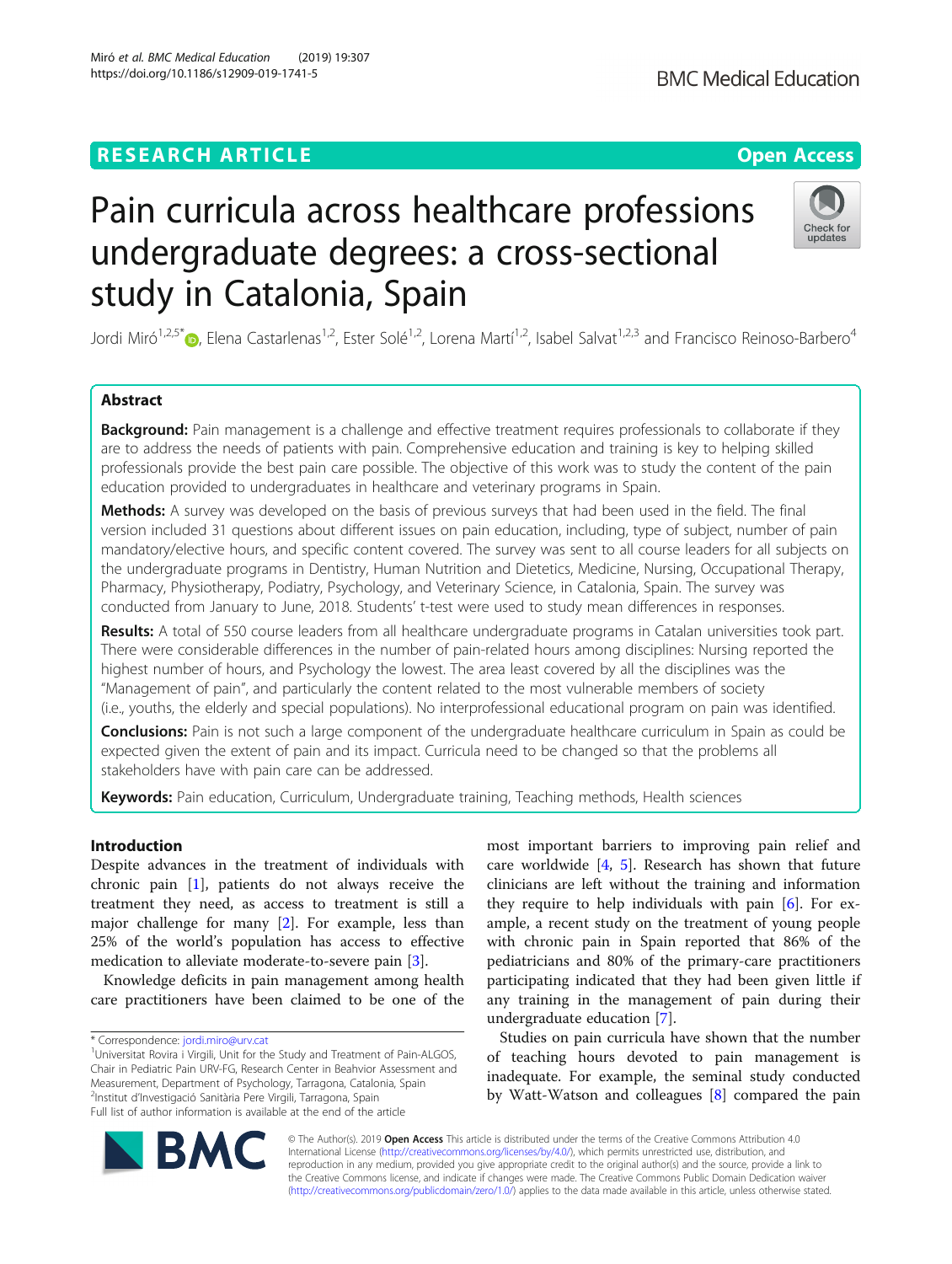content in pre-licensure curricula in the health and veterinary sciences in ten major Canadian universities. The study revealed that the number of teaching hours varied between universities, ranging from 0 to 109 across all years, with an average of between 13 and 41 h. On average, veterinary students received five times more hours of pain teaching content than medical students. Two other studies have also compared pain education programs in various health professions: one was conducted in the United Kingdom [\[9](#page-7-0)], and the other in Norway [\[10](#page-7-0)], and the results of both show the very few hours devoted to pain. Although these three studies reported on pain education programs in several health care disciplines, they left out some that have important implications. For example, only Leegaard and colleagues included Psychology, a discipline that is key to the treatment of individuals with pain, particularly chronic pain, and they received limited information from just one participant in the study.

In an attempt to improve professional competency, organizations such as the International Association for the Study of Pain and the European Federation of IASP Chapters have developed pain curricula to promote training and improve pain education among professionals. These educational guidelines are now asked to reflect the multidimensionality of the pain experience, as well as the need for an interdisciplinary approach to the treatment of individuals with (chronic) pain [[11\]](#page-7-0), but the extent to which this is being implemented in the training of future health care professionals is not clear.

Therefore, the aim of this study was to describe the content of pain curricula in all undergraduate healthcare programs in public and private universities in Spain, and identify how much interprofessional training is provided.

# **Methods**

# Procedure

In Spain, undergraduate studies are essentially the same among universities, as the courses are mostly mandatory and the contents specifically identified in the Official Bulletin of the Nation (Boletín Oficial del Estado). Thus, in this study, as a way to address an otherwise unmanageable amount of information, we decided to limit our request for information to the universities from one of the regions in Spain: Catalonia. Therefore, this cross-sectional study included all the undergraduate programs in healthcare at the eleven public and private universities in Catalonia: dentistry, medicine, nursing, physiotherapy, nutrition, psychology, podiatry, occupational therapy, and pharmacy. As in previous similar studies, veterinary science was also included for purposes of comparison (e.g., 8,9). A total of 1564 course leaders were identified by reviewing the curricula and the teaching guidelines available on the website of each university, and they were asked to participate by responding to an online survey. If a particular course leader was in charge of more than one subject, they were asked to report on each subject.

This survey was implemented using the REDCap® program ([www.projectredcap.org\)](http://www.projectredcap.org). Potential participants were sent an email explaining the study and requesting their participation; two reminders were sent encouraging those that did not respond to participate.

## Measure

For the purposes of this study we developed a specific survey on the basis of previous surveys that have been used in the field [[8\]](#page-7-0). Participants were asked if the subject for which they were responsible included any pain content. If it did, they also had to provide the name of the subject, the type of subject according to the curriculum (i.e., mandatory or elective) and the total number of hours it involved. In order to identify what type of pain content was taught, we used the IASP curriculum guidelines as a template and structured the survey in the four general areas they describe: [[1](#page-7-0)] Multidimensional Nature of Pain; [[2](#page-7-0)] Pain Assessment and Measurement; [\[3](#page-7-0)] Management of Pain; and [\[4](#page-7-0)] Clinical Conditions. This fourth area focuses on the role of the professional in applying the knowledge covered in the previous three domains in a variety of populations (e.g., older adults, children). The survey contained a final section that had to be answered by all participants, regardless of whether their subjects included pain content or not. This section asked three questions on [\[1](#page-7-0)] the importance of pain education for a healthcare practitioner; [[2\]](#page-7-0) the adequacy of the pain education provided in the curriculum; and [[3\]](#page-7-0) the need for additional time and resources for pain education in their curriculum. These questions were to be responded using a 5-point rating scale  $(1 - Totally)$ disagree to  $5 = \text{Totally agree}$ ). To test the clarity and appropriateness of the questions, the survey was pilot tested in a small group of pain experts  $(n = 5)$ , who suggested no changes. So, the survey was sent to potential participants as it was.

#### Data analysis

We first computed descriptive analyses for the demographic variables to describe the sample of participants. Second, we examined the structure and the content of the curricula. The percentages of courses with pain content were obtained (for the total sample and each discipline/study). We also computed the averages of pain content hours for each content category according to the IASP curriculum guidelines. Third, we compiled and categorized the responses to the questions about the importance and adequacy of pain education and the resources used. Finally, we examined if there were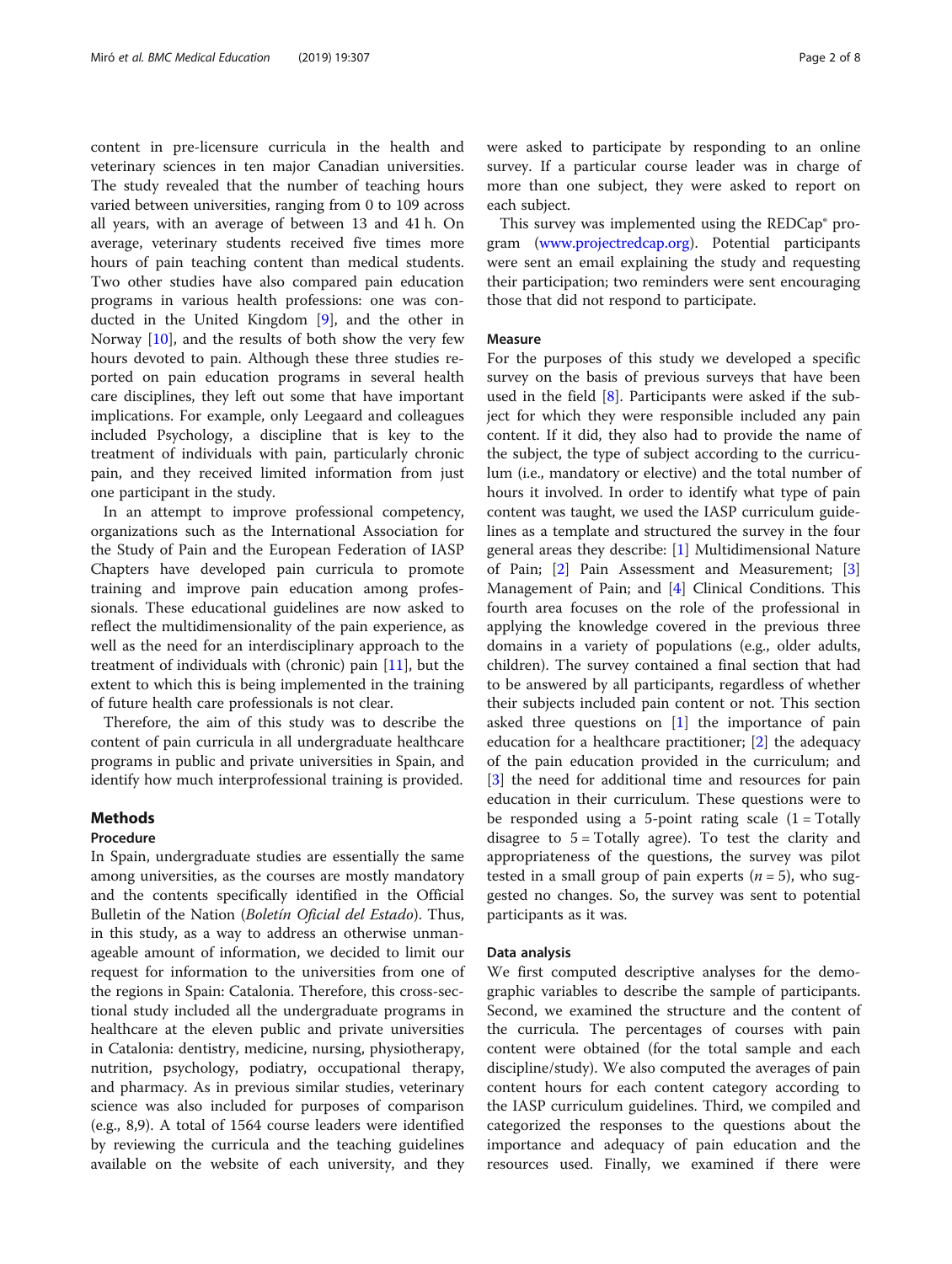significant mean differences in the responses to the three questions given by the course leaders who included pain content in their subjects and those who did not by conducting a Students' t-test for each question. These tests were performed for the total sample and for each discipline/study.

# Results

# Sample characteristics

Course leaders from all healthcare (i.e., Dentistry, Human Nutrition and Dietetics, Medicine, Nursing, Occupational Therapy, Pharmacy, Physiotherapy, Podiatry, and Psychology) and Veterinary Science undergraduate programs of the 11 private and public Catalan universities participated in the survey. A total of 550 course leaders participated (35% of those invited). Table 1 shows response rates for programs/disciplines. The response rate ranged from 31% in Pharmacy and Physiotherapy to 55% in Dentistry.

# Structure of pain curricula

A total of 244 participants (44%) reported that the subjects they teach have pain content. The course leaders reported information on 367 subjects. Of these, 84% were mandatory and 16% were elective. Figure [1](#page-3-0) illustrates the percentages of each type of subject by discipline.

The total average of hours of pain content varied among programs (see Table 1). Dentistry and Veterinary Science reported the highest mean number of hours: 115 and 103 h, respectively, out of 3000 h per degree (3.8 and 3.4%, respectively). Nursing showed the highest upper range number of hours (230 out of 2400 h per degree; or 9.6%), and three disciplines reported less than 5 h in the lowest range: Psychology (2 h out of 2400 h

per degree; or 0.1%), Nutrition (3 h out of 2400 h per degree; or 0.1%), and Pharmacy (4 h out of 3000 h per degree; or 0.1%).

# Type of pain content

Table [2](#page-4-0) illustrates the percentages of each general area and specific pain content for all programs/disciplines.

Content from the area "Clinical conditions" occurred most frequently (13.62%) whereas content from "Management of pain" occurred the least frequently (10.28%). The content that was least dealt with in each area was "Pain in infants, children and adolescents" (4%), "Pain in older adults" (5%), "Pain in special populations" (5%), and "Pain theories" (5%). The content that was most dealt with was the following: "Pain assessment" (21%), "Biological, psychological and social factors influencing the perception of pain" (17%), "Non-pharmacological approaches" (16%) and "Interprofessional and multidisciplinary collaboration" (12%).

# Course leaders' opinion about pain content in the curricula

Most of the participants in the study agreed on the importance of pain education: the lowest score was for course leaders from Psychology [Mean (SD) = 3.81 (0.91)], and the highest for those from Dentistry [Mean  $(SD) = 4.85 (0.36)$ .

In general, our participants did not consider pain education to be adequate in its current form. This can be seen in the responses from course leaders in Psychology, Medicine, and Human Nutrition and Dietetics. However, the leaders from Dentistry, Podiatry and Nursing seemed to agree more that pain education is adequate as it is now given.

Finally, course leaders also acknowledged that more resources and time should be invested in pain education

**Table 1** Response rate and average total hours of pain content by program/discipline

|                               | Total participation |      |    | Courses with pain content |                        |               |
|-------------------------------|---------------------|------|----|---------------------------|------------------------|---------------|
| <b>Disciplines</b>            | n                   | $\%$ | n  | Courses                   | Total hours, mean (SD) | Range         |
| Dentistry                     | 39                  | 55   | 28 | 42                        | 115(47)                | $94 - 137$    |
| Human Nutrition and Dietetics | 35                  | 39   | 11 | 19                        | 9(8)                   | $3 - 22$      |
| Medicine                      | 136                 | 37   | 70 | 95                        | 70 (47)                | $10 - 127$    |
| Nursing                       | 117                 | 47   | 71 | 108                       | 87 (65)                | $21 - 230$    |
| Occupational Therapy          | 15                  | 26   | 3  | 7                         | 13(9)                  | $7 - 20$      |
| Pharmacy                      | 20                  | 31   | 5  | 6                         | 7(5)                   | $4 - 11$      |
| Physiotherapy                 | 98                  | 31   | 65 | 100                       | 97 (34)                | $34 - 129$    |
| Podiatry                      | 16                  | 37   | 9  | 12                        | 88 (21)                | $73 - 103$    |
| Psychology                    | 102                 | 41   | 22 | 24                        | 26 (29)                | $2 - 75$      |
| Veterinary Science            | 30                  | 53   | 9  | 13                        | 103(0)                 | $103 - 103^a$ |

Note: The number of subjects is higher than the number of participants because one leader can lead more than one subject. The variable "Total hours, mean" is the mean number of hours for all the universities for that specific program/discipline. Range includes the lowest and the highest total number of hours per discipline for all the universities included in the study

<sup>a</sup>Just one university offers Veterinary Science as an undergraduate program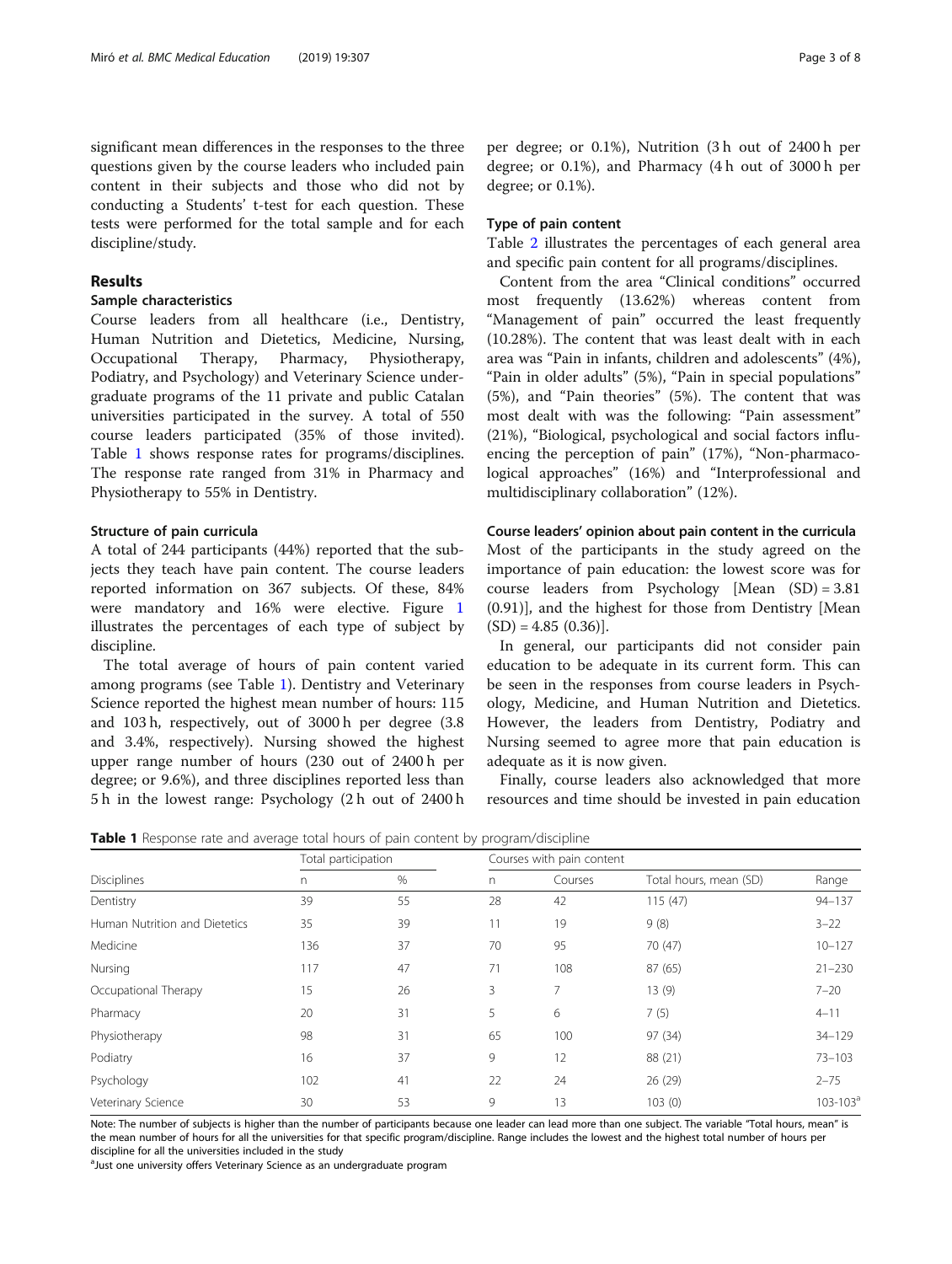<span id="page-3-0"></span>

during undergraduate training, with consensus being greatest in Physiotherapy and Dentistry, and lowest in Pharmacy, Psychology and Medicine (see Table [3\)](#page-5-0).

When we compared the opinions of course leaders on these three issues, statistically significant differences emerged between those who included pain content in their subjects and those who did not. Specifically, those who included pain content in their subjects [Mean  $(SD) = 4.75$   $(0.54)$ ] were more in agreement that a good training in pain during undergraduate education is key to the students' future as health-care practitioners than those who did not [Mean (SD) = 4.26 (0.84); (t  $(487.37) = 7.92$ ,  $p < 0.01$ ). They were also more in agreement that student's training and education on pain is adequate as it is now provided for their professional future [Mean (SD) = 3.27 (0.96)] than those who did not include pain content in their subjects [Mean (SD) = 3.0 (0.86); (t  $(427.51) = 3.16$ ,  $p < 0.01$ ). However, course leaders who did not include pain content in their subjects showed a higher level of agreement on the need to invest more resources and time on training undergraduates in pain-related content [Mean  $(SD) = 4.0$   $(0.85)$ ] than course leaders who did include pain contents [Mean  $(SD) = 3.63$  (0.83); t (454.35) = 4.83,  $p < 0.01$ ].

# **Discussion**

This study provides new important information on pain education for healthcare and veterinary professionals in Catalonia, Spain. To the best of our knowledge, it is unique in that it is the only study that has surveyed all undergraduate degrees in the health sciences (i.e., Dentistry, Human Nutrition and Dietetics, Medicine, Nursing, Occupational Therapy, Pharmacy, Physiotherapy,

Podiatry, and Psychology), thus making it possible to compare the situation of pain education across the spectrum. Another strength of the study is the implication of a large number of participants (course leaders). Unlike previous studies, we directly asked those in charge of teaching the subjects, whereas previous surveys asked one person, normally the Dean or a representative, to inform about how the students were taught in each program (e.g., [\[10,](#page-7-0) [12](#page-7-0)]) even though it is unlikely that a single person can reliably inform about the content of all courses.

The results show that pain education is still a marginal issue in the undergraduate degrees for health-care professionals, as can be seen by the little time given to the teaching of pain-related issues, particularly pain management.

The total number of hours devoted to pain education varied greatly among programs. The highest totals ranged from 230 h in Nursing to 11 h in Pharmacy, whereas the lowest totals ranged from the 2h in Psychology to the 103 h in Veterinary Science. These results are similar to those reported in previous studies in Canada [\[8](#page-7-0)], Norway [[10\]](#page-7-0), and the United Kingdom [\[9](#page-7-0)]. For example, the mean number of hours devoted to pain education in Medicine in each of these programs were, respectively: 16, 13, 31.

The highest variance in hours was reported in Medicine (range =  $10-127$ ) and Nursing (range =  $21-230$ ), compared to Pharmacy (range  $= 4-11$ ), which showed the greatest homogeneity in responses. Most of the pain-related content was provided in compulsory subjects. It is encouraging to notice the inclusion of content related to the biopsychosocial model in all programs, as this has been identified as key to improving treatment for individuals with chronic pain in particular [[14](#page-7-0), [15\]](#page-7-0). However, the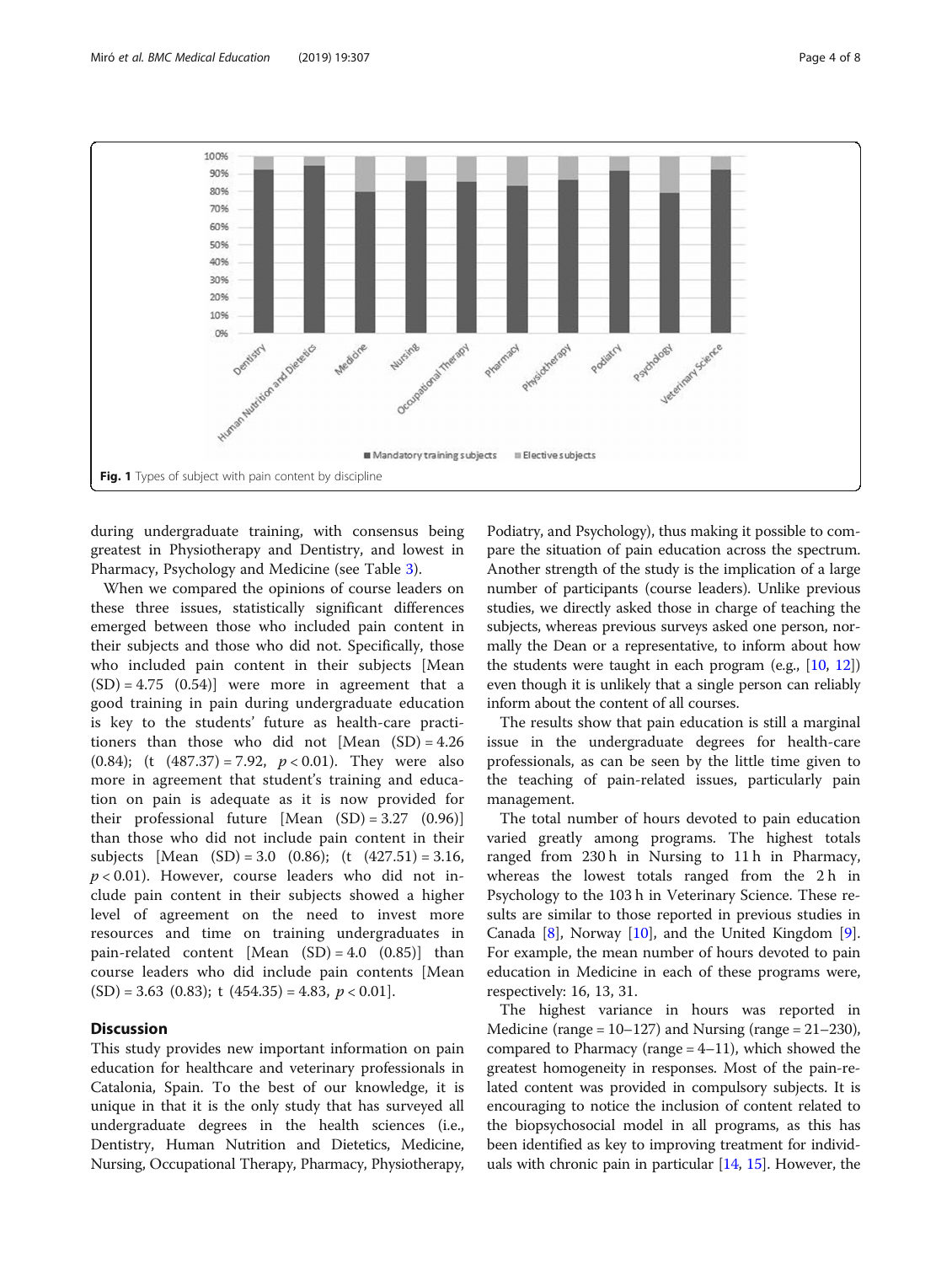<span id="page-4-0"></span>Table 2 Specific pain content that participants teach in subjects

|                                                                                                                                   |                    | Dentistry Human Nutrition Medicine Nursing<br>and Dietetic |           |                    | Occupational<br>Therapy |       | Pharmacy Physiotherapy Podiatry Psychology |         |          |
|-----------------------------------------------------------------------------------------------------------------------------------|--------------------|------------------------------------------------------------|-----------|--------------------|-------------------------|-------|--------------------------------------------|---------|----------|
| Multidimensional nature of pain<br>(13.09)                                                                                        | (23.9)             | (7.2)                                                      | (16)      | (18.7)             | (4.5)                   | (6.7) | (17.9)                                     | (17.7)  | (5.2)    |
| Epidemiology of pain                                                                                                              | 4(10.3)            | 1(2.9)                                                     | 10(7.4)   | 11(9.4)            | 0(0)                    | 0(0)  | 7(7.1)                                     | 1(6.3)  | 1(1)     |
| Pain theories                                                                                                                     | 5(12.8)            | 1(2.9)                                                     | 7(5.1)    | 8(6.8)             | 0(0)                    | 0(0)  | 8(8.2)                                     | 2(12.5) | 5(4.9)   |
| Biological mechanisms of pain                                                                                                     | 11(28.2)           | 5(14.3)                                                    | 37 (27.2) | 20(17.1) 1(6.7)    |                         | 3(15) | 23(23.5)                                   | 3(18.8) | 7(6.9)   |
| Ethical standards and quidelines<br>related to management of pain                                                                 | 5(12.8)            | 1(2.9)                                                     | 9(6.6)    | 18(15.4) 1(6.7)    |                         | 0(0)  | 7(7.1)                                     | 1(6.3)  | 0(0)     |
| Definition of pain and pain<br>terms                                                                                              | 19 (48.7) 6 (17.1) |                                                            | 43 (31.6) | 42 (35.9) 1 (6.7)  |                         | 4(20) | 37 (37.8)                                  | 6(37.5) | 10(9.8)  |
| Biological, psychological and<br>social factors influencing the<br>perception of pain                                             | 12 (30.8) 1 (2.9)  |                                                            | 25 (18.4) | 32 (27.4) 1 (6.7)  |                         | 1(5)  | 23 (23.5)                                  | 4(25)   | 9(8.8)   |
| Pain assessment and<br>measurement (13.56)                                                                                        | (23.1)             | (7.9)                                                      | (16.3)    | (23.5)             | (6.7)                   | (1.2) | (18.6)                                     | (20.3)  | (4.4)    |
| Interprofessional and<br>multiprofessional collaboration                                                                          | 6(15.4)            | 3(8.6)                                                     | 20 (14.7) | 23 (19.7) 1 (6.7)  |                         | 0(0)  | 13(13.3)                                   | 4(25)   | 2(2)     |
| Pain assessment                                                                                                                   | 15 (38.5)          | 4(11.4)                                                    | 37 (27.2) | 39 (33.3) 1 (6.7)  |                         | 1(5)  | 27(27.6)                                   | 4(25)   | 5(4.9)   |
| Pain impact on quality of life                                                                                                    | 11(28.2)           | 3(8.6)                                                     | 23 (16.9) | 30 (25.6) 2 (13.3) |                         | 0(0)  | 23 (23.5)                                  | 3(18.8) | 8(7.8)   |
| Evaluation of outcomes                                                                                                            | 4(10.3)            | 1(2.9)                                                     | 9(6.6)    | 17(15.5) 0(0)      |                         | 0(0)  | 10(10.2)                                   | 2(12.5) | 3(2.9)   |
| Management of pain (10.28)                                                                                                        | (17.5)             | (6.7)                                                      | (13.3)    | (17.8)             | (3.3)                   | (4.2) | (13.9)                                     | (12.5)  | (3.3)    |
| Pharmacological methods                                                                                                           | 13(33.3)           | 6(17.1)                                                    | 34 (25)   | 36 (30.8)          | 0(0)                    | 4(20) | 10(10.2)                                   | 4(25)   | 0(0)     |
| Non-pharmacological<br>approaches                                                                                                 | 9(23.1)            | 3(8.6)                                                     | 24 (17.6) | 33 (28.2)          | 0(0)                    | 0(0)  | 24 (24.5)                                  | 2(12.5) | 7(6.9)   |
| Psychological approaches                                                                                                          | 8(20.5)            | 2(5.7)                                                     | 20 (14.7) | 23 (19.7)          | 2(13.3)                 | 1(5)  | 12 (12.2)                                  | 1(6.3)  | 12(11.8) |
| Rehabilitation approaches                                                                                                         | 4(10.3)            | 1(2.9)                                                     | 12(8.8)   | 5(4.3)             | 0(0)                    | 0(0)  | 22 (22.4)                                  | 3(18.8) | 0(0)     |
| Surgical approaches                                                                                                               | 3(7.7)             | 1(2.9)                                                     | 9(6.6)    | 12(10.3) 0(0)      |                         | 1(0)  | 2(2)                                       | 0(0)    | 0(0)     |
| Other non-pharmacological                                                                                                         | 4(10.3)            | 1(2.9)                                                     | 10(7.4)   | 16(13.7) 1(6.7)    |                         | 0(0)  | 12 (12.2)                                  | 2(12.5) | 1(1)     |
| Clinical conditions (13.62)                                                                                                       | (24.5)             | (8.6)                                                      | (16.5)    | (17.8)             | (2.9)                   | (7.8) | (19)                                       | (22.3)  | (3.2)    |
| Type(s) of pain (neuropathic<br>pain, nociceptive pain)                                                                           | 17(43.6)           | 8(22.9)                                                    | 49 (36)   | 40 (34.2) 1 (6.7)  |                         | 3(15) | 38 (38.8)                                  | 8(50)   | 6(5.9)   |
| Distinction between commonly<br>used pain terms in clinical<br>practice (e.g. allodynia, analgesia,<br>dysesthesia, hyperalgesia) | 9(23.1)            | 2(5.7)                                                     | 22 (16.2) | 14 (12)            | 0(0)                    | 2(10) | 20 (20.4)                                  | 4(25)   | 0(0)     |
| Pain in older adults                                                                                                              | 6(15.4)            | 0(0)                                                       | 6(4.4)    | 14(12)             | 0(0)                    | 0(0)  | 3(3.1)                                     | 1(6.3)  | 1(1)     |
| Pain in special population (e.g.,<br>pain in people with psychiatric<br>disorder or in individuals with<br>substance abuse)       | 2(5.1)             | 0(0)                                                       | 6(4.4)    | 14 (12)            | 0(0)                    | 0(0)  | 4(4.1)                                     | 1(6.3)  | 5(4.9)   |
| Distinction between acute,<br>recurrent, incident, and or<br>persistent pain                                                      | 19 (48.7) 8 (22.9) |                                                            | 48 (35.3) | 43 (36.8) 1 (6.7)  |                         | 3(15) | 38 (38.8)                                  | 7(43.8) | 8(7.8)   |
| Pain in infants, children and<br>adolescents                                                                                      | 3(7.7)             | 0(0)                                                       | 5(3.7)    | 8(6.8)             | 1(6.7)                  | 0(0)  | 2(2)                                       | 2(12.5) | 1(1)     |
| Specific pain problems (e.g., back 11 (28.2) 3 (8.6)<br>pain, headache)                                                           |                    |                                                            | 21 (15.4) | 13(11.1) 0(0)      |                         | 3(15) | 25 (25.5)                                  | 2(12.5) | 2(2)     |

Note: Data presented for subcategories as percentages (%) or number of respondents and percentages [n (%)], and data presented for general categories as percentages (%)

data also highlights the need to increase both the breadth and depth of pain content so that healthcare professionals can provide individuals in pain with better treatment.

This study has also shown that there is a great deal of pain-related content in the undergraduate curricula of healthcare and veterinary students, but it is unclear what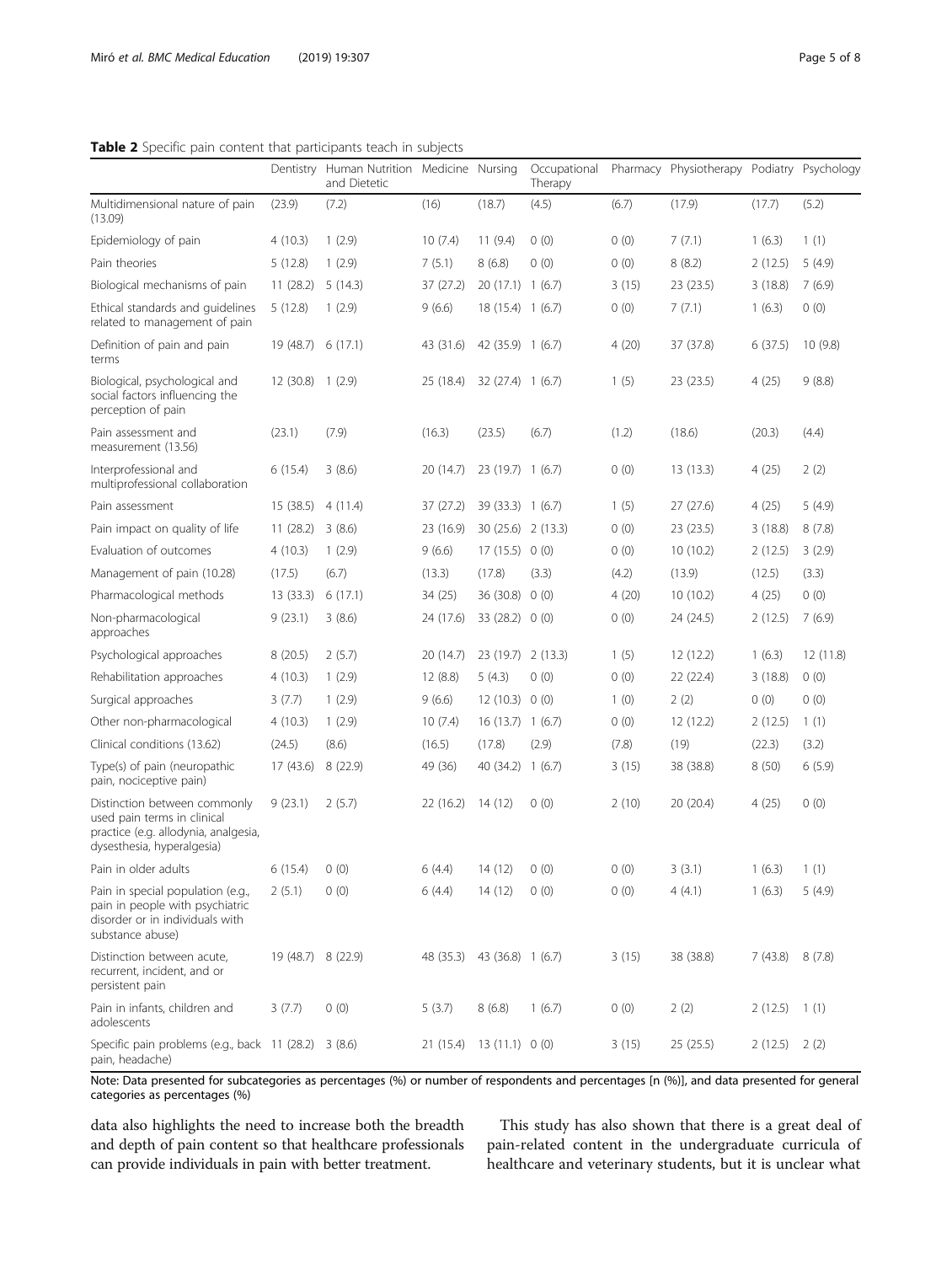<span id="page-5-0"></span>

| Table 3 Participants' level of agreement on opinion questions about pain content in healthcare professionals' curricula by discipline      |             |               |                                     |                                                                                                            |                        |                         |             |                                          |  |
|--------------------------------------------------------------------------------------------------------------------------------------------|-------------|---------------|-------------------------------------|------------------------------------------------------------------------------------------------------------|------------------------|-------------------------|-------------|------------------------------------------|--|
|                                                                                                                                            | Dentistry   | and Dietetics |                                     | Human Mutrition Medicine Mursing Occupational Therapy Physiotherapy Podiatry Psychology Veterinary Science |                        |                         |             |                                          |  |
| Importance of pain education in the training $4.85(0.36)$<br>of their students, future clinicians                                          |             | 4.09 (0.89)   | 4.09 (0.89) 4.81 (0.4) 4.47 (0.52)  |                                                                                                            | 4.2 (0.62) 4.77 (0.56) |                         |             | $4.73(0.59)$ 3.81 $(0.91)$ 4.52 $(0.75)$ |  |
| Adequacy of the pain education provided in<br>their curriculum                                                                             | 3.59 (0.89) | 2.91 (0.89)   | 2.91 (0.89) 3.26 (0.91) 3.00 (1.13) |                                                                                                            |                        | 3.50 (0.69) 3.16 (0.91) | 3.27 (0.96) | 2.83 (0.85) 3.22 (0.93)                  |  |
| pain education in their curriculum, importance<br>Need for additional time and resources for<br>of pain curricula in undergraduate degrees | 4.06 (0.85) | 3.53 (0.84)   | 3.53 (0.84) 4.03 (0.74) 3.87 (0.64) |                                                                                                            |                        | 3.35 (0.67) 4.09 (0.84) |             | 3,93 (0.70) 3.51 (0.82) 3.63 (0.88)      |  |
|                                                                                                                                            |             |               |                                     |                                                                                                            |                        |                         |             |                                          |  |

Note: Data is presented as Mean (SD); Range of responses = 1-5 Note: Data is presented as Mean (SD); Range of responses = 1–5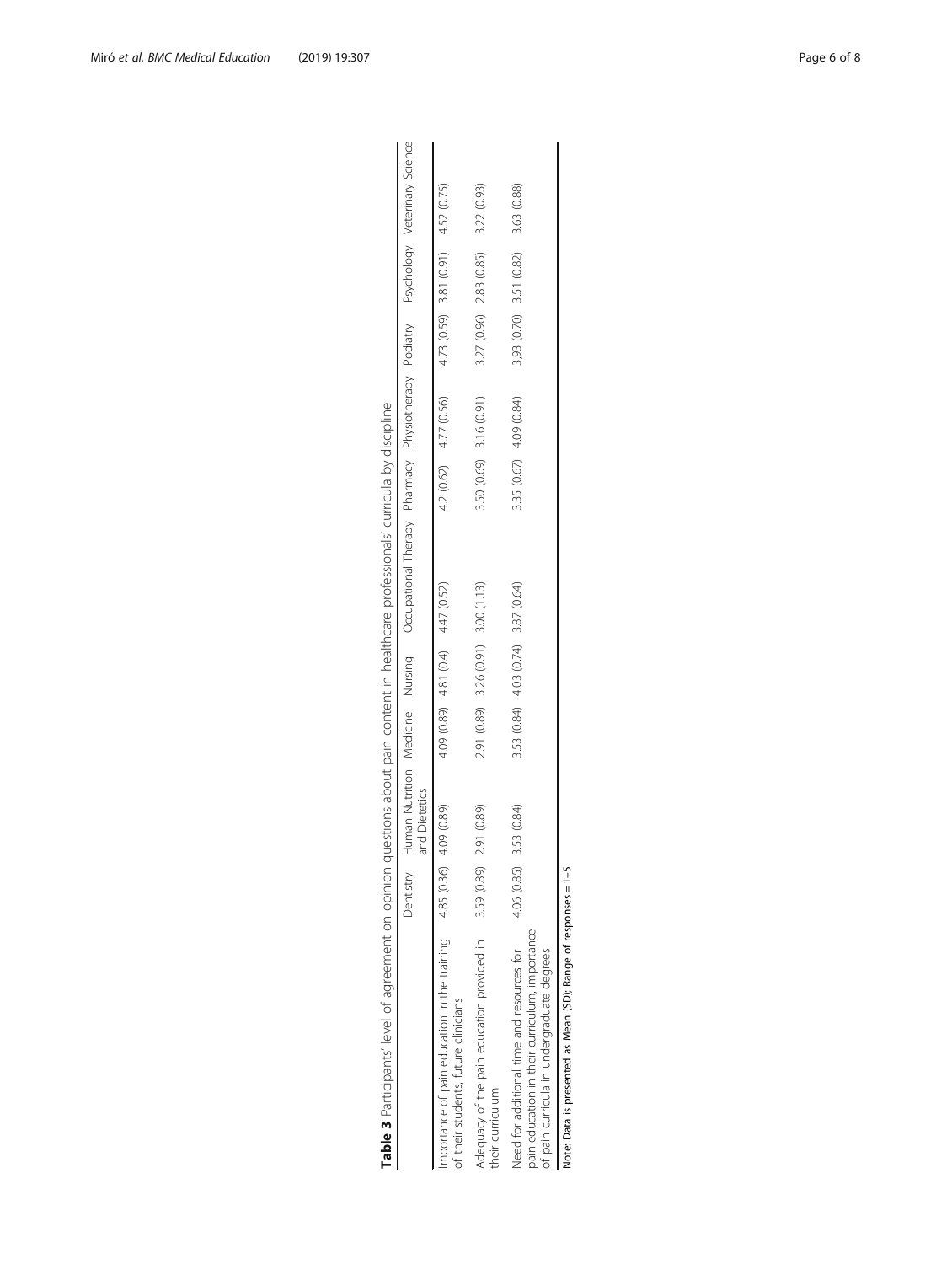students are required to do, whether they need merely to memorize content or do a little more. Moreover, this study provides no insight into the effectiveness of the pain content of the undergraduate training of these future professionals. Thus, future studies are needed to address these issues so that the treatment of individuals with pain can be improved.

The data gathered in this survey show that pain education is regarded as important by most course leaders. They also perceive that the training and education provided is not adequate, and that additional resources and time should be invested in undergraduate curricula. These results are in line with those from a recent survey on the treatment of pediatric chronic pain in Spain. In this other study, participants (i.e., primary care practitioners and pediatricians) informed that the training received was insufficient, and that the lack of training was the most important barrier to helping their patients. In fact, they reported that they had essentially learned pain management on the job as [\[7\]](#page-7-0).

As has been reported in previous studies in the field (e.g.,  $[13]$  $[13]$ ), we did not find a single *interprofessional* educational program (IPE) on pain (i.e., a program in which two or more professions learn with, from, and about each other to improve collaboration and the quality of care; [\[16\]](#page-7-0), or intraprofessional educational program (i.e., a program coordinated between departments), even in Medicine or Nursing which have the longest tradition of pain education, in any of the universities. The *uniprofessional* education of the programs surveyed in this study does not help students learn the competencies required for professional work [\[17](#page-7-0)]. Uniprofessional education might result in a fragmented and therefore inadequate understanding of pain, more like a symptom than a disease entity. In addition, it does not prepare students to work in teams, which is essential, particularly when working with populations with chronic pain [[18](#page-7-0)]. Data shows that when students from various professions learn together and interact, they improve their communication skills, enhance future relationships, and improve performance while on the job [[5\]](#page-7-0). Although IPE is difficult to implement, depending on the situation, various scalable alternatives could be used: for example, integrating a module into the curriculum in all the degrees at the same university, as is done at the University of Washington [\[4](#page-7-0)] or developing a complete specific pain curricula [[19\]](#page-7-0). Research needs to be done to determine which approach is best for every circumstance.

This study is not exempt from limitations that should be borne in mind when interpreting the results. First, the response rate was low for some programs. Nevertheless, it is very similar to that reported in previous studies (e.g., [\[10](#page-7-0), [13\]](#page-7-0)). Second, the data used was provided by a group of course leaders, all of whom wanted to

participate, therefore this might have impacted on their responses in ways that we do not know. However, we have collected information from undergraduate programs from all the public and private universities in Catalonia, Spain, so it is reasonable to expect that the data are representative for Spain. Third, social desirability is also a potential limitation of the study, even though the responses could be confirmed, to some extent, with information that is publicly available, which might have limited this potential threat to validity. Besides, the results are similar to those found in other countries (e.g., [[14,](#page-7-0) [20\]](#page-7-0)).

# Conclusions

Regardless of its limitations, this is the first survey to inform on the pain content from all undergraduate health-care programs in Catalonia, Spain. It identifies some concerns: [\[1](#page-7-0)] the depth and breadth of the pain content taught is not sufficient, particularly in the area of pain management and in relation to the most vulnerable populations (e.g., the young); [\[2](#page-7-0)] the investment in pain education in terms of resources and time during undergraduate training is limited; and [\[3](#page-7-0)] the most widely used educational model is the uniprofessional one, which is now obsolete. However, it also raises important positive issues, the most significant of which is that the biopsychosocial model is taught in all programs, which was not the case not so long ago. Therefore, the findings seem to indicate that there is progress in the field, but that pain education (linked to the interprofessional model) needs to be better organized and delivered to correct the shortcomings in the provision of pain care for all those in need.

#### Abbreviations

IASP: International Association for the Study of Pain; IPE: Interprofessional Educational

#### Acknowledgements

Not applicable.

## Authors' contributions

All authors made substantial contributions to the present study. JM, EC and ES designed the study. LM contributed to data collection. JM, EC, ES and LM contributed to data analysis and data interpretation. JM wrote the first draft, which was then reviewed and discussed by all authors. All authors approved the final version and submission of the manuscript.

#### Funding

This work was partly funded by grants from the Government of Catalonia (AGAUR; 2017SGR-1321), the Spanish Ministry of Science and Competitiveness (MINECO; PSI2015–70966-P; PSI2016–82004-REDT), Obra Social de Caixabank and the European Regional Development Fund (ERDF). JM's work is supported by the Institució Catalana de Recerca i Estudis Avançats (ICREA-Acadèmia) and Fundación Grünenthal.

#### Availability of data and materials

The dataset used and analyzed during the current study are available from the corresponding author on reasonable request.